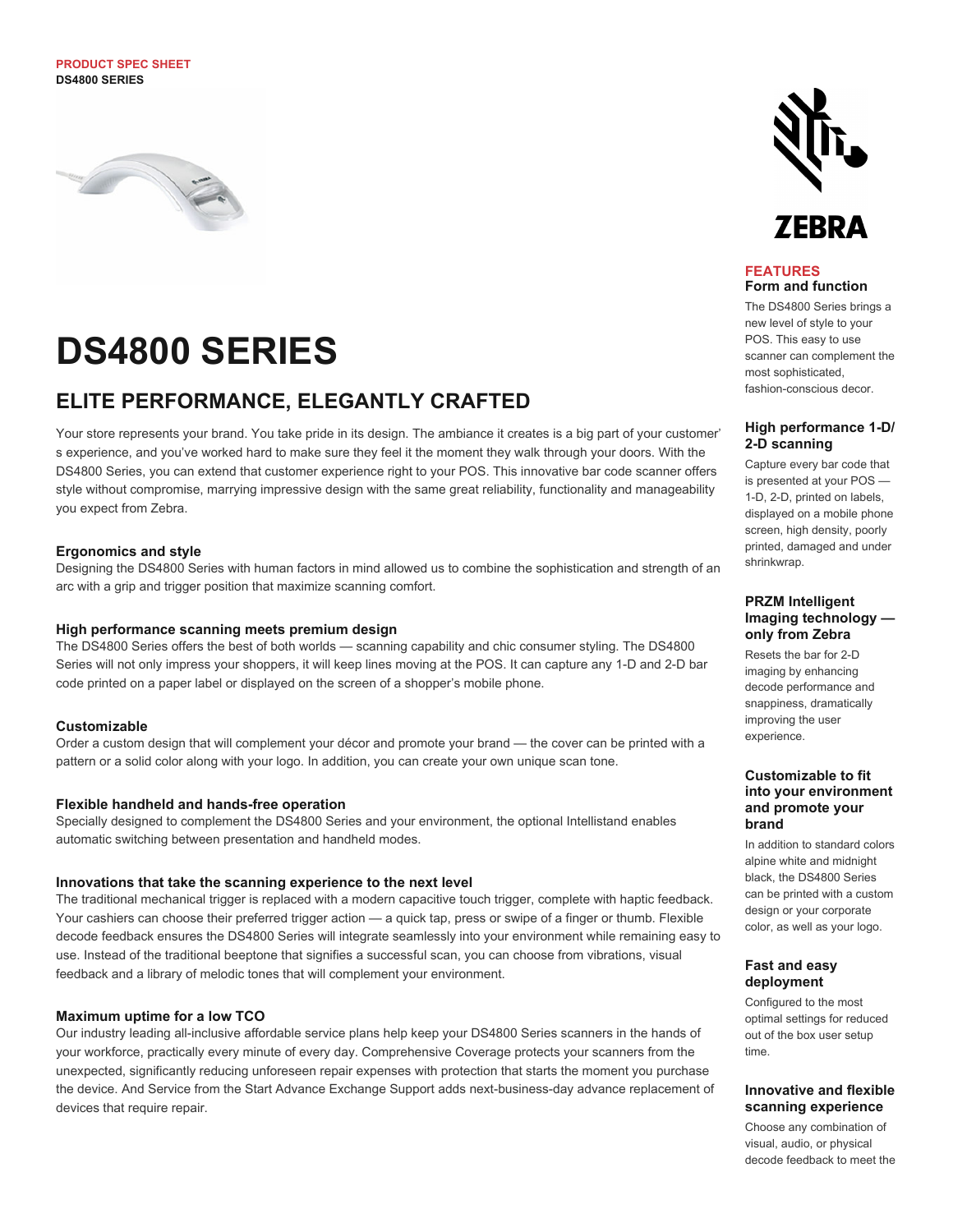## **The style you want. The enterprise reliability and functionality you need.**

For more information,visit <u>[www.barcodes.com.au](http://www.barcodes.com.au/zebra-ds4800-general-purpose-barcode-scanner/)</u><br>er.coll.us.op.1300,800,990 or call us on 1300 800 999

# **SPECIFICATIONS**

#### **PHYSICAL CHARACTERISTICS**

| <b>Dimensions</b>                   | 7.47 in. L x 2.61 in. W x 1.90 in. H<br>19.0 cm L x 6.6 cm W x 4.8 H | <b>Bar Code</b><br>Symbologies<br>EAN, ISSN, UCC C                                                                                      | 1-D: UPC/EAN, UP<br>supplementals, Boo                                                |
|-------------------------------------|----------------------------------------------------------------------|-----------------------------------------------------------------------------------------------------------------------------------------|---------------------------------------------------------------------------------------|
| Weight                              | 6 oz. (168 g) including cable, cable<br>weight = $2 oz. (53g)$       |                                                                                                                                         | Extended Code, Co<br>128, ISBT 128, Cod                                               |
| Voltage &<br>Current                | 5VDC +- 10% @ 360 mA (RMS<br>Typical)                                |                                                                                                                                         | Full ASCII, Trioptic<br>39, Code 32, Code                                             |
| <b>Power Source</b>                 | <b>USB VBUS</b>                                                      |                                                                                                                                         | Matrix 2 of 5, Interle<br>2 of 5, Discrete 2 of                                       |
| Color                               | Alpine White & Midnight Black                                        |                                                                                                                                         | MSI, Chinese 2 of 5<br>DataBar variants, K                                            |
| <b>Supported Host</b><br>Interfaces | <b>USB</b>                                                           | <b>ISBT Concatenated</b><br>2-D: PDF417, Micro<br>Composite Codes,<br>Matrix, Maxicode, C<br>MicroQR, Aztec, Ha<br>Postal: Australian F |                                                                                       |
| Keyboard<br>Support                 | Supports over 90 international<br>keyboards                          |                                                                                                                                         |                                                                                       |
| PERFORMANCE CHARACTERISTICS         |                                                                      |                                                                                                                                         | PLANET, Royal Ma<br>Customer, US POS                                                  |
| <b>Skew Tolerance</b>               | 86° (measured using 100% UPC-A<br>; ±3 degree accuracy)              |                                                                                                                                         | Code (Dutch), UK F<br>Japan Post, UPU 4<br>FICS (Post US4), U<br>State Postal (Post U |
| <b>Pitch Tolerance</b>              | 82° (measured using 100% UPC-A<br>; ±3 degree accuracy)              |                                                                                                                                         |                                                                                       |
| <b>Roll Tolerance</b>               | $360^\circ$                                                          | <b>ACCESSORIES</b>                                                                                                                      |                                                                                       |
| <b>Motion</b><br><b>Tolerance</b>   | Up to 20 in./sec.                                                    | <b>Hands-free Intellistand</b><br><b>DECODE RANGES (TYPICAL)*</b>                                                                       |                                                                                       |
| <b>Light Source</b>                 | Aiming 606nm LED; Illumination:<br>640nm LED                         |                                                                                                                                         |                                                                                       |
| <b>Imager Field</b><br>of View      | 40° (H) x 26° (V) Nominal                                            | 3 mil Code 39                                                                                                                           | 0.8 in./2 cm (Near)<br>4.7 in./11.9 cm (Far                                           |
| Minimum                             | 20%                                                                  | 4 mil Code 39                                                                                                                           | 0 in./0 cm (Near)                                                                     |

## **UTILITIES AND MANAGEMENT**

**Print Contrast**

123Scan<sup>2</sup>, Scanner Management Services (SMS), Zebra **Scanner SDK**

#### **REGULATORY Environmental** Compliant with RoHS directive 2002/95/EEC **Electrical Safety** UL60950-1 2nd ed, CSA C22.2 No . 60950-1 2nd ed, EN60950-1/IEC60950-1 2nd ed 15.5 in./39.4 cm (Far) **13 mil (100% UPC-A)** 0 in./0 cm (Near) 22.4 in./56.9 cm (Far) **20 mil (Code 39)** 0 in./0 cm (Near) 36.0 in./91.4 cm (Far) **26 mil (200% UPC-A)** 0 in./0 cm (Near) 47.6 in./120.9 cm (Far) **100 mil reflective** 0 in./0 cm (Near)

**USER ENVIRONMENT (CONTINUED)**

**1-D**: UPC/EAN, UPC/EAN with supplementals, Bookland EAN, ISSN, UCC Coupon Extended Code, Code 128, GS1- 128, ISBT 128, Code 39, Code 39 Full ASCII, Trioptic Code 39, Code 32, Code 93, Code 11, Matrix 2 of 5, Interleaved 2 of 5, Discrete 2 of 5, Codabar, MSI, Chinese 2 of 5, GS1 DataBar variants, Korean 3 of 5, ISBT Concatenated **2-D**: PDF417, MicroPDF417, Composite Codes, TLC-39, Data Matrix, Maxicode, QR Code, MicroQR, Aztec, Han Xin **Postal**: Australian Post, US PLANET, Royal Mail 4 State Customer, US POSTNET, KIX Code (Dutch), UK Postal, Japan Post, UPU 4 State Postal FICS (Post US4), USPS 4 State Postal (Post US3)

8.5 in./21.6 cm (Far)

10.0 in./25.4 cm (Far)

175.0 in./444.5 cm (Far)

**5 mil Code 39** 0 in./0 cm (Near)

**7.5 mil Code 39** 0 in./0 cm (Near)

needs of your environment. A tap, press or swipe of the capacitive touch trigger offers an individualized triggering experience for cashiers.

#### **Easy accurate aiming**

Unique proprietary illumination system clearly defines the scanning field and offers a small, sharp aiming dot that is visible over the entire working range, making it easy to capture any bar code the first time even on pick lists.

### **Driver's license parsing option**

An optional model allows you to capture and parse the information in PDF417 bar codes on driver's licenses, so your associates can complete loyalty card and credit card applications quickly and easily.

#### **Document capture**

Capture checks, ID cards and more for easy electronic recordkeeping.

#### **International support**

Support for over 90 international keyboards enables easy deployment anywhere in the world.

#### **Stylish Intellistand for flexible scanning modes — handheld and presentation**

The specially designed optional Intellistand pairs beautifully with the DS4800 Series and allows your associates to automatically switch between hands-free and handheld operation.